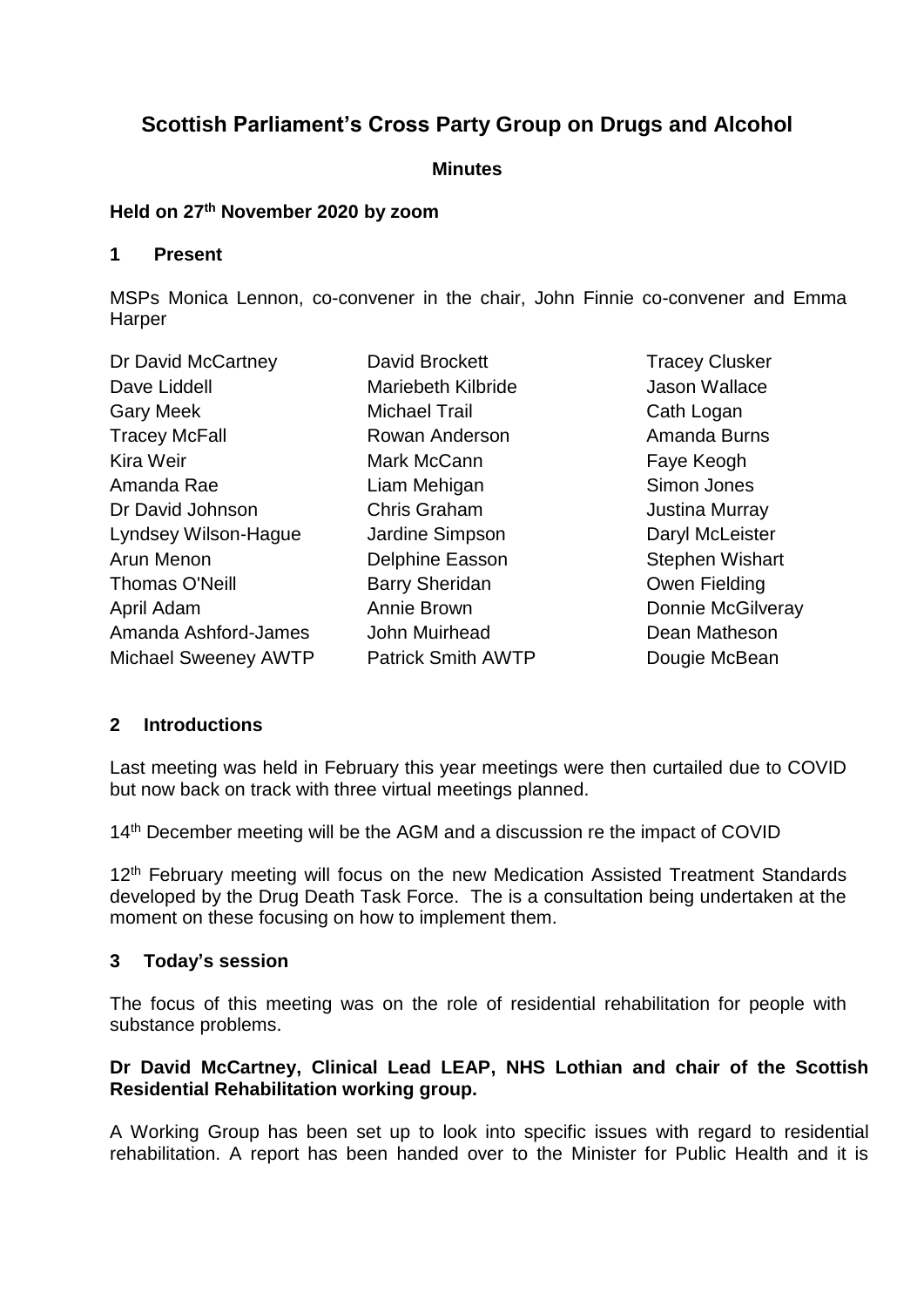hoped that it will be published soon. The working group has looked at a range of issues regarding residential rehabilitation including access, outcomes, funding etc **Evidence** 

Critics of residential rehabilitation often say that there is no evidence that it works – but there is evidence but not enough. We do have a bit of evidence from Scotland for example there was a study from LEAP which followed people up a year after they had left the service. A review of the international evidence was also published last year. Another criticism is that it is too expensive but there is some evidence that long-terms savings make up for the initial cost.

Access to residential represent about 5% of all treatment episodes. Scotland rate of access is significantly lower than the European average.

The working group looked in detail at programmes in Scotland survey the 18 programmes and getting 15 responses. This survey looked at a range of issues including duration, staffing, costs, attrition rates and discharge numbers. The working group then filled in the gaps through annual reports of ADPs.

The following were the broad conclusion

- Access is not equitable
- Referral pathways are varied and not straight forward
- Referral to rehab not uniform and some criteria gave us cause for concern
- Sources of funding complicated to navigate
- Third of people self-fund
- Costs are variable
- Every service we asked had waiting times suggesting the demand is higher than provision
- Completion rates in residential rehab are really high
- All services address the needs of families
- After care is consisted
- All use outcomes but variety of tools used

The work has also identified potential research topics including:

- Value for money
- Access for vulnerable group
- What part of residential rehab can impact on drug and alcohol related deaths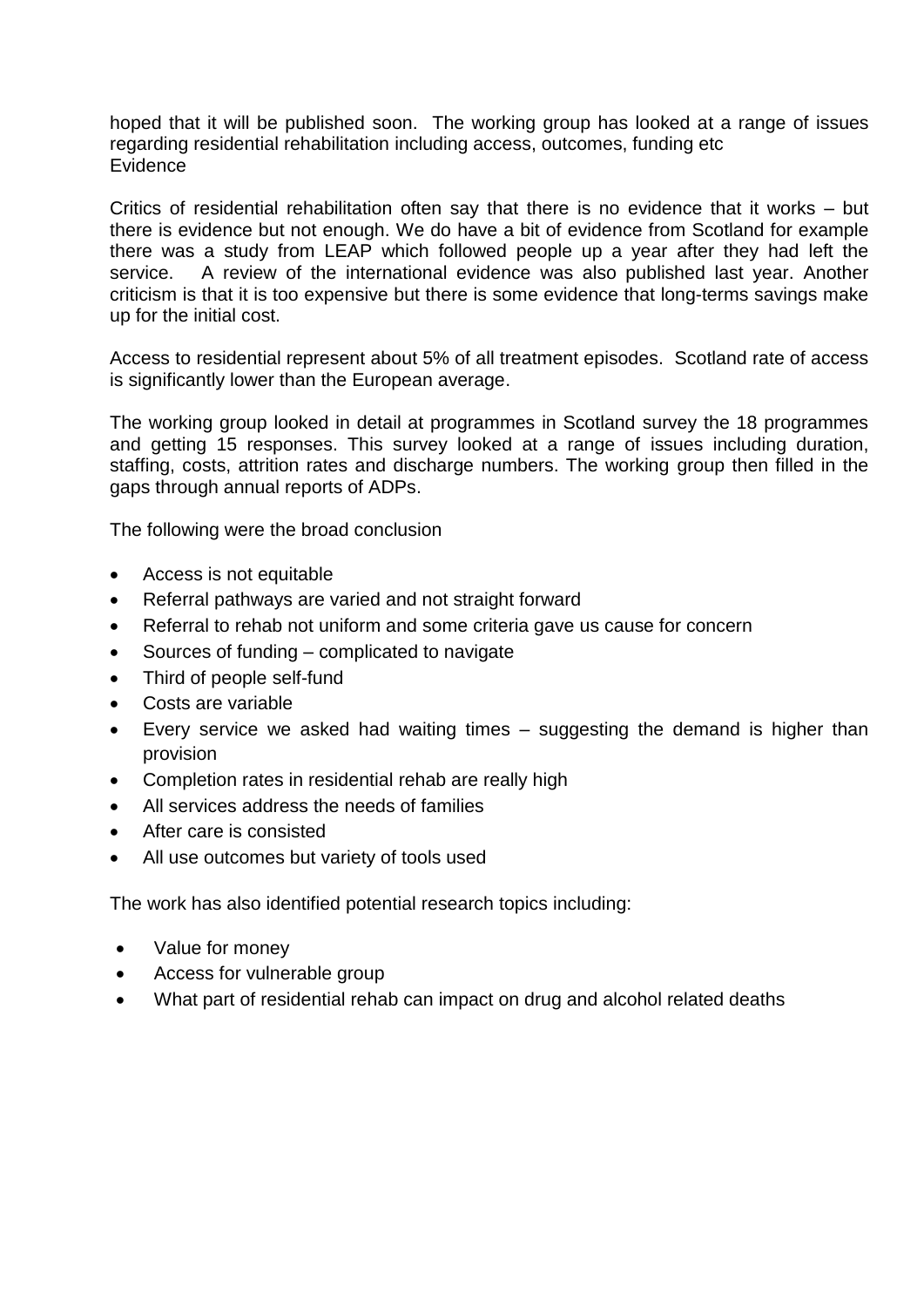# **David Brockett, Head of House – Scottish Residential Service, Phoenix Futures.**

David highlighted that access to Residential treatment should be open to everyone who needs it as part of a wide range of treatment options. Access should be informed by clinical need.

Phoenix Futures deliver modern rehabs based on:

- **Best Practice**
- Sound evidence base
- Clinical Guidelines Orange book
- 50+years of history

Peers as Role Models

- A Structured Day
- Stages of the Programme and Phases of Treatment
- Work as Therapy
- Group Interventions (e.g. behavioural, relapse prevention, gender)
- Awareness & Emotional Growth training
- Planned Duration of Treatment
- Continuation of Recovery after Programme Completion- Aftercare

This year's impacts:

- Measures in place to ensure we are Covid Safe-Open throughout 2020
- 72% Completions and a further 17% with a positive move on to Community Services
- Successful transitions to our Recovery Housing Service have been maintained longer support increased outcomes
- More admissions are presenting with complex needs around physical & mental health
- Measures to support safe admissions / protect others
- Changed / Improved the way we connect with families
- Increased Community Engagement
- Sustainability Food Growing,
- Increased Creative Interventions… music, creative writing, drama and personal seminars delivered by residents

### **Tracey Clusker, MAT Standards Clinical Lead and former head of Midlothian Substance Misuse Service**

Speaking as a community psychiatric nurse over the last 15 years across Scotland and recently in Midlothian

Described experience in West Lothian some years ago where access to Residential rehab was very limited however people with positive experience of residential rehabilitation could have a wider impact on the community.